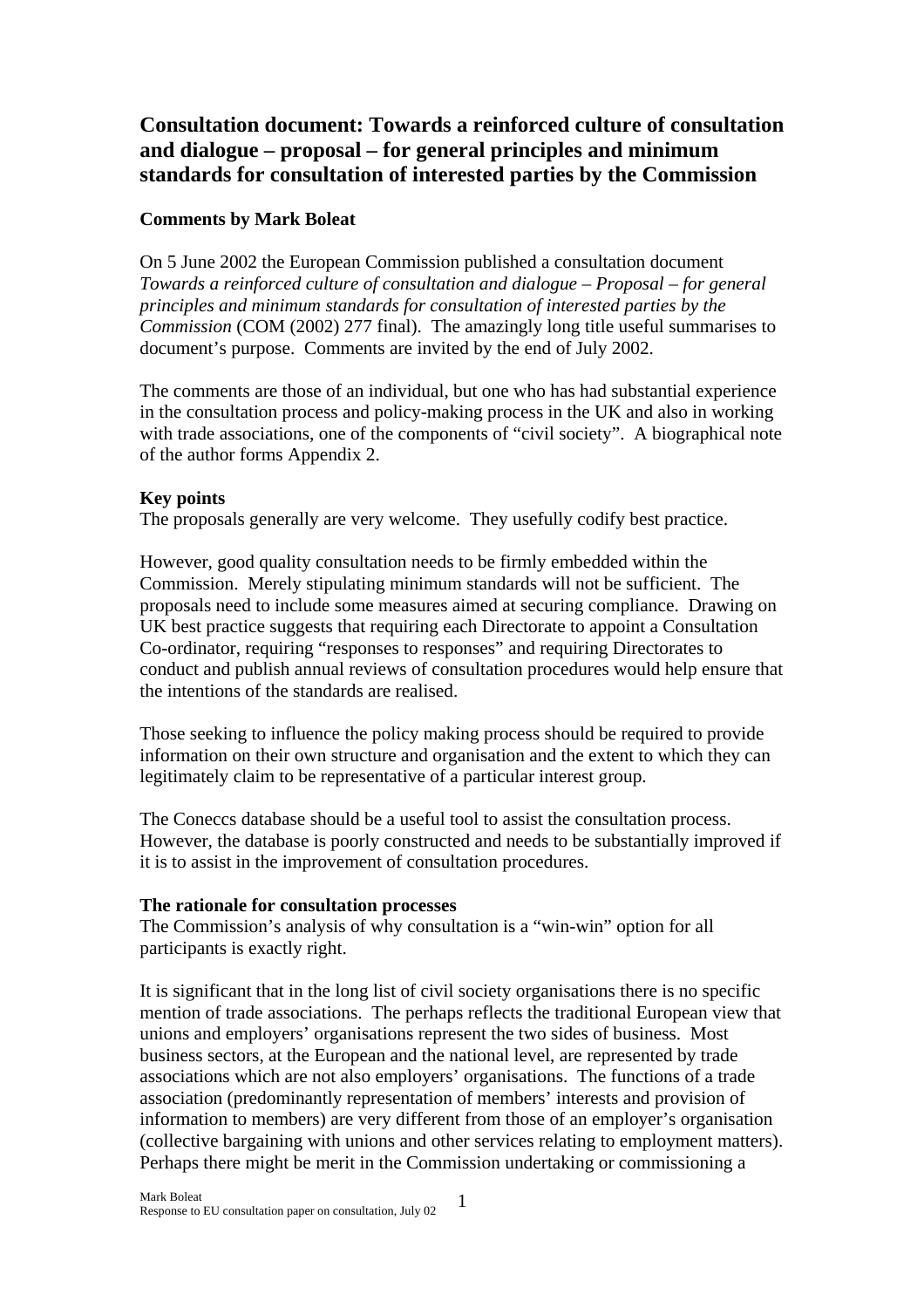brief report on the various types of civil society organisation and their interest in the consultation process.

## **Improving Commission consultation procedures – an ongoing process**

The Commission recognises the value of open consultation procedures but also notes the practical constraints, in particular: "open consultation processes tend to lead to a large number of comments, which often can be difficult, even impossible to process". This problem can be addressed in a number of ways –

- Ensuring that consultation documents are well drafted, making clear in particular what is up for discussion and what is non-negotiable (because a decision has already been taken or because of a treaty obligation), setting out in a summary a list of points of which comments are being sought, and numbering paragraphs (unlike in the Consultation Document).
- Having a mechanism that enables views to be weighted according to how representative the organisation making them is (weighting for quality cannot be done mechanically).
- Using innovative consultation mechanisms such as hearings and seminars.
- Commissioning outside experts to review and summarise the consultation responses.

The Document mentions the "Interactive Policy Making Initiative" as a means of overcoming the problem. If this is a box ticking exercise it will merely lead to a dumbing down of the consultation process; a sort of instant public opinion poll. This is no way to make policy. On the other hand if it is an efficient means of rapidly obtaining views from a representative sample of interest groups then it may have some merit if properly used.

More focussed consultation exercises, either with formal consultation fora or structured consultation groupings, have a role to play. The Commission must ensure that there is a proper balance of interests among those invited to participate in such exercises. Also, the Commission needs to be mindful of the constraints on some interest groups. Business groups will always wish to be represented. Consumer and voluntary organisations may not be able to afford to be represented and independent experts have to ask themselves why they are helping develop policy which is not directly relevant to them at their expense. (The author commented on the Commission Green Paper on consumer policy. Presumably because this contribution was felt to be useful he was invited to travel to Brussels and attend an all-day hearing - at his own expense.)

## **The Coneccs database**

The Coneccs database of business associations and other interest groups should be a tool that can be used by policy makers in the European Union and also by commentators. However, as currently organised, the database is of limited use. In particular it goes no real indication of the membership of interest groups and therefore the extent to which they can claim to be representative. At comparatively modest cost it could be substantially improved through a series of initiatives -

• The database must be made more accessible through links from the institutions of the European Union, national trade association organisations and other relevant websites. The database also needs to be publicised.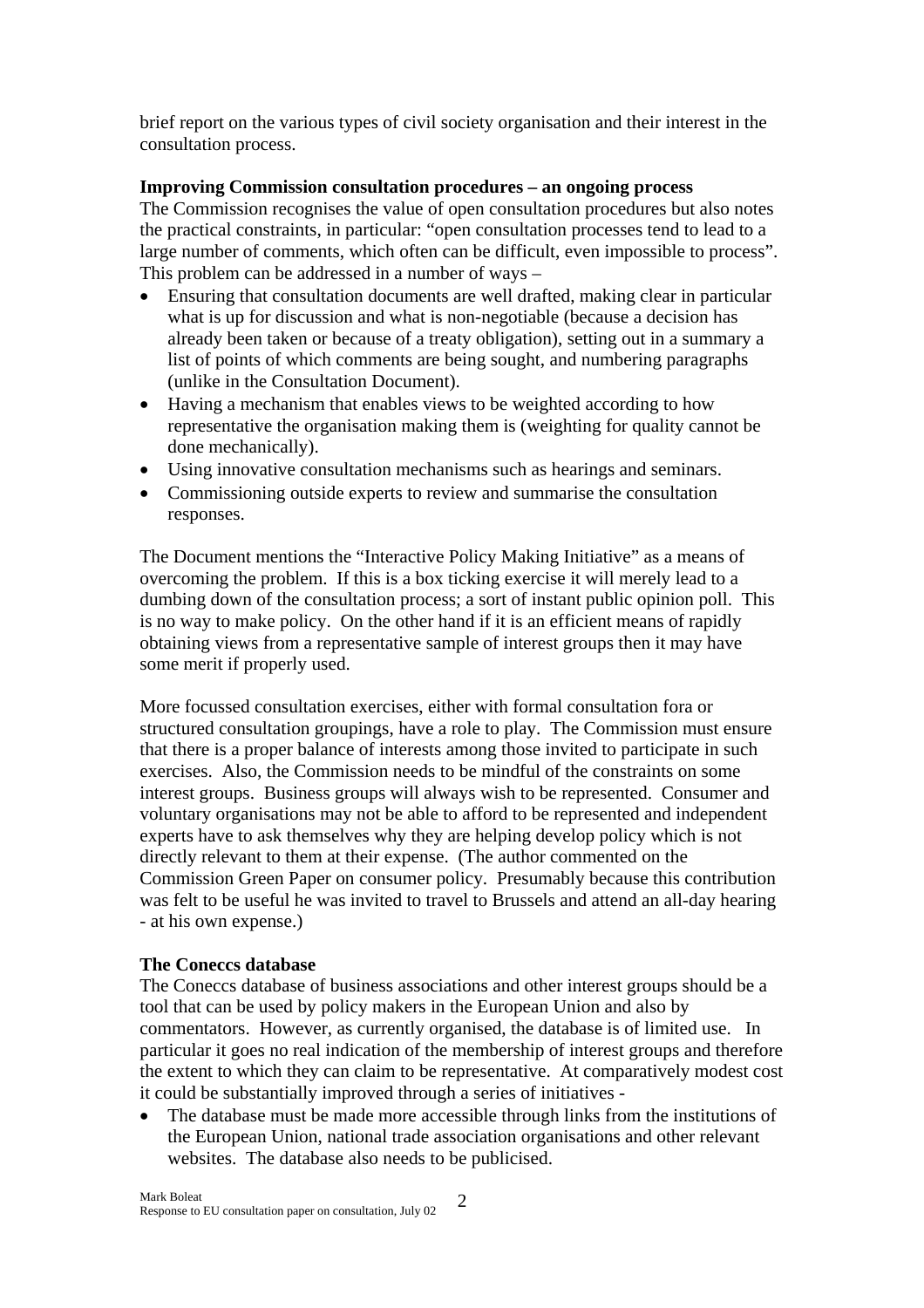- At present the database cannot be used to search for an organisation unless part of its name is known. The database should be categorised by broad industry classifications, such as food and drink, financial services and engineering, and also by sub-sectors, such as banking, insurance and electrical engineering. The search engine should operate by sub-sector as well as name or acronym.
- The database must be made accurate, comprehensive and up to date.
- The information should be verified, that is someone with a reasonable degree of experience in the area should look at each entry when it is received and check anything which, at first sight, seems suspicious. An e-mail should be sent to each organisation on the database every six months asking it to confirm the data.

A detailed analysis of the Coneccs database is set out in Appendix 1.

### **General principles for consultations by the Commission**

The four proposed principles – participation, openness and accountability, effectiveness and coherence – are sensible subject to a few minor qualifications.

### O*penness and accountability*

The final paragraph states: "Interested parties that wish to submit comments on a policy proposal by the Commission must therefore be ready to provide the Commission and the public at large with the information described above [which interests they represent, how inclusive that representation is and how accurately they reflect those interests]. The Coneccs database should prove to be a useful tool in this context." The point has already been made that the Coneccs database as currently constructed is not a useful tool in this context. Rather than saying that those commenting on Commission proposals should "be ready to provide" the necessary information it would be better to require them to provide it, either permanently through a proper entry on the Coneccs database or as an attachment to the comments. All consultation documents published by the Commission should include such a requirement, without which the responses would be ignored.

### *Effectiveness*

The Commission is correct to point out that a better understanding of the constraints within which it work, in particular treaty obligations, will help interested parties have realistic expectations; it could also save them wasting time on commenting on issues that are not negotiable. The Commission could help itself in this area –

- By clearly stating those constraints in consultation papers.
- By not exaggerating. There is a temptation to justify everything by reference to treaty obligations.

## *Coherence*

The mechanisms for feedback, evaluation and review must be robust – a point developed in the next section.

## **Minimum standards**

The standards are appropriate but need expansion in some area. It is also important that the full standards, not just the headlines, are finally published in a single short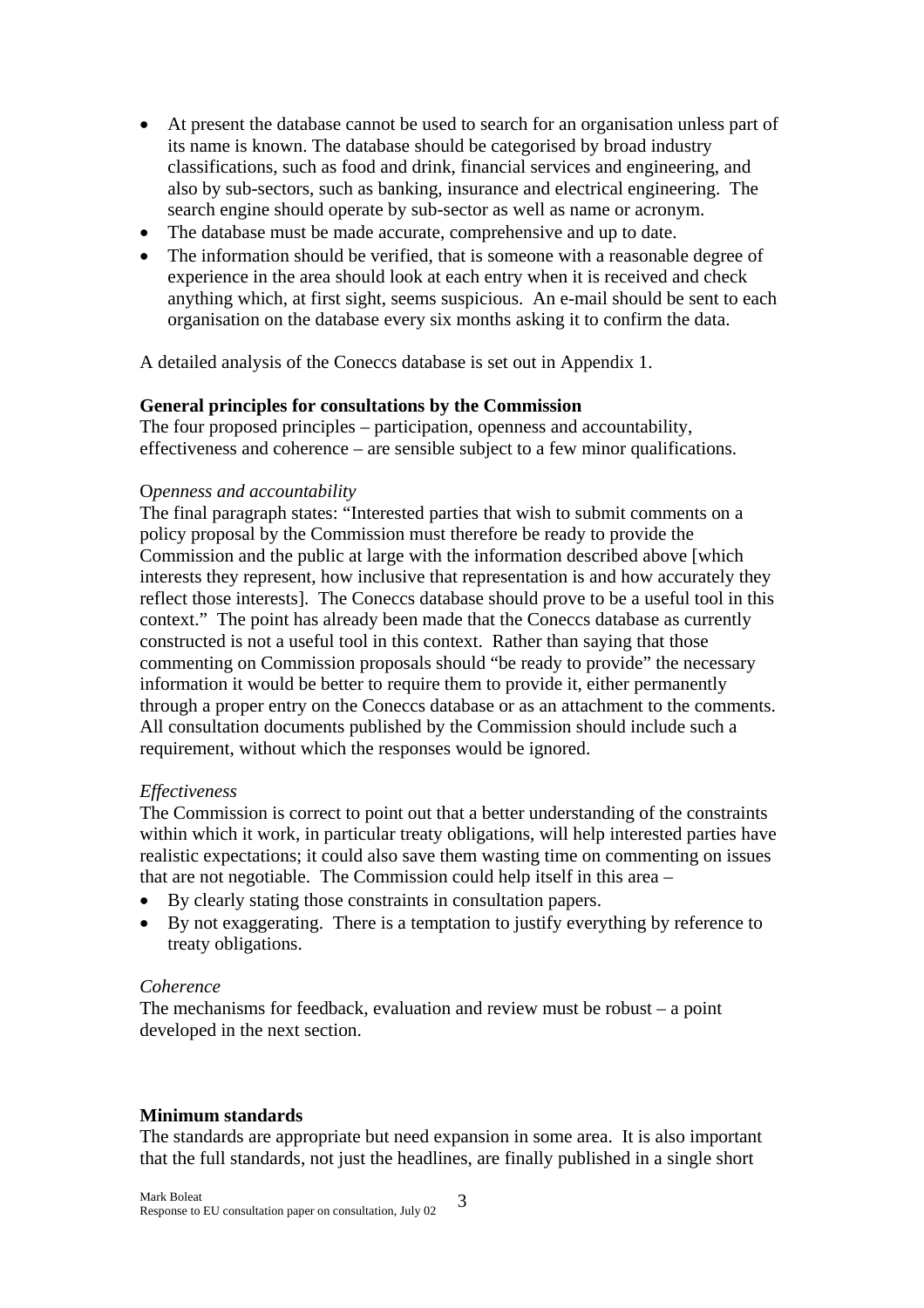stand-alone document, readily accessible on the Commission website. The UK Cabinet Office guideline for consultation have seven headline criteria, which it requires to be published in all consultation documents. The words in the headline are generally observed; however, there are additional parts of the criteria that are not in the headlines, do not have to be published and accordingly are often not adhered to. For example there is headline criterion of **"**it should be clear who is being consulted, about what questions, in what timescale and for what purpose". Under this criterion is a specific requirement that "representative groups should be asked in responding to give a summary of the people and organisations they represent". This is often not complied with in consultation documents and even where it is many responses fail to give the required information.

### *Clear content*

There should be an additional point: "A consultation document should be as simple and concise as possible. It should include a summary, in two pages at most, of the main questions it seeks views on."

### *Publication*

The proposals are sensible. However, the Commission should also develop a facility to use the Coneccs database to send an e-mail to parties known to be interested in a proposal, enclosing a summary of the consultation document and a link to the full document.

#### *Time limits for participation*

These time constraints are very tight. They would be more acceptable if the Commission had a somewhat better record in meeting its own deadlines. (According to the Governance White Paper, published in July 2001, the minimum standards would be published by the end of 2001, ie within six months. The paper was published 11 months later. Respondents are given just 8 weeks to comment. To add insult to injury in its regular (and useful) governance newsletter the Commission proudly announced that it "has decided to act swiftly and competently".)

### *Acknowledgement and feedback*

The expression "The Commission will encourage practices to provide adequate feedback to responding parties and the public at large" is far too vague. It should be strengthened as follows: "The Commission will publish a summary of the responses and its response to the comments made". It is important that the summary is not simply a statistical analysis but rather that it gives proper weight to the views of key representative bodies – those most likely to be affected by the proposal.

The heading could usefully be extended to "Acknowledgement, analysis and feedback". The sentence on analysis would better read: "Responses should be carefully and open-mindedly analysed.

There is also a need to build in compliance arrangements. An additional paragraph as follows would be appropriate –

"Each Directorate and Agency of the Commission shall appoint a consultation coordinator who shall be responsible for ensuring that these standards are adhered to and for disseminating best practice. Each Directorate and Agency shall publish an annual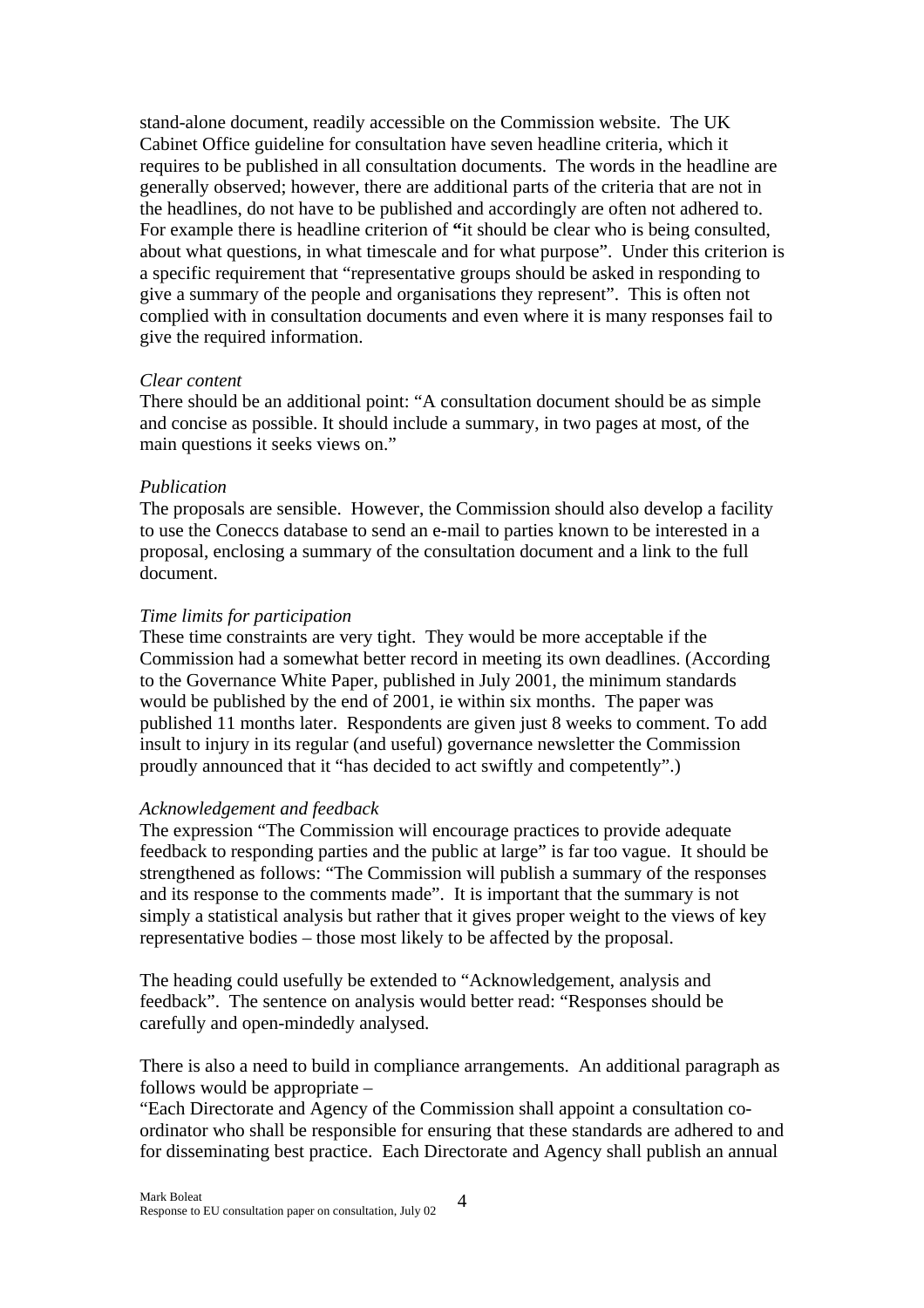report certifying that it has complied with the standards and analysing the lessons learned about the consultation process. The Commission will establish a central unit to analyse these reports and to spread good practice. Departments and agencies should consider commissioning outside agencies to report on the effectiveness of their consultation processes, either in respect of a particular exercise or performance over a full year.

### *Specific elements for focussed consultation*

The proposals are reasonable. It would be unwise to be prescriptive. The Economic and Social Committee's criteria are interesting but not always appropriate. In particular –

- "comprise bodies that are recognised at member state level as representative of particular interests". The expression "recognised" has no meaning in Britain. For example the major trade associations are not officially "recognised".
- "have member organisations in most of the EU members states". This is impossible for some sectors – eg cricket clubs, olive oil producers, parmesan cheese manufacturers, champagne producers, scotch whiskey producers, investment banks, savings banks and stockbrokers. A more meaningful criterion would be "have member organisations in most of the EU member states in which the activity is undertaken" or "be open to membership from organisations in all member states".

A properly constructed Coneccs database, with the requirement to clearly indicate representativity, would do away with the need for these criteria completely.

At present the permanent fora seem to be concentrated in a number of policy areas. There are 44 in the agriculture sector, 30 in employment, 23 in enterprise, seven in health and two in economic and financial affairs. This rather suggests that there are very different approaches to the use of permanent fora within the Commission.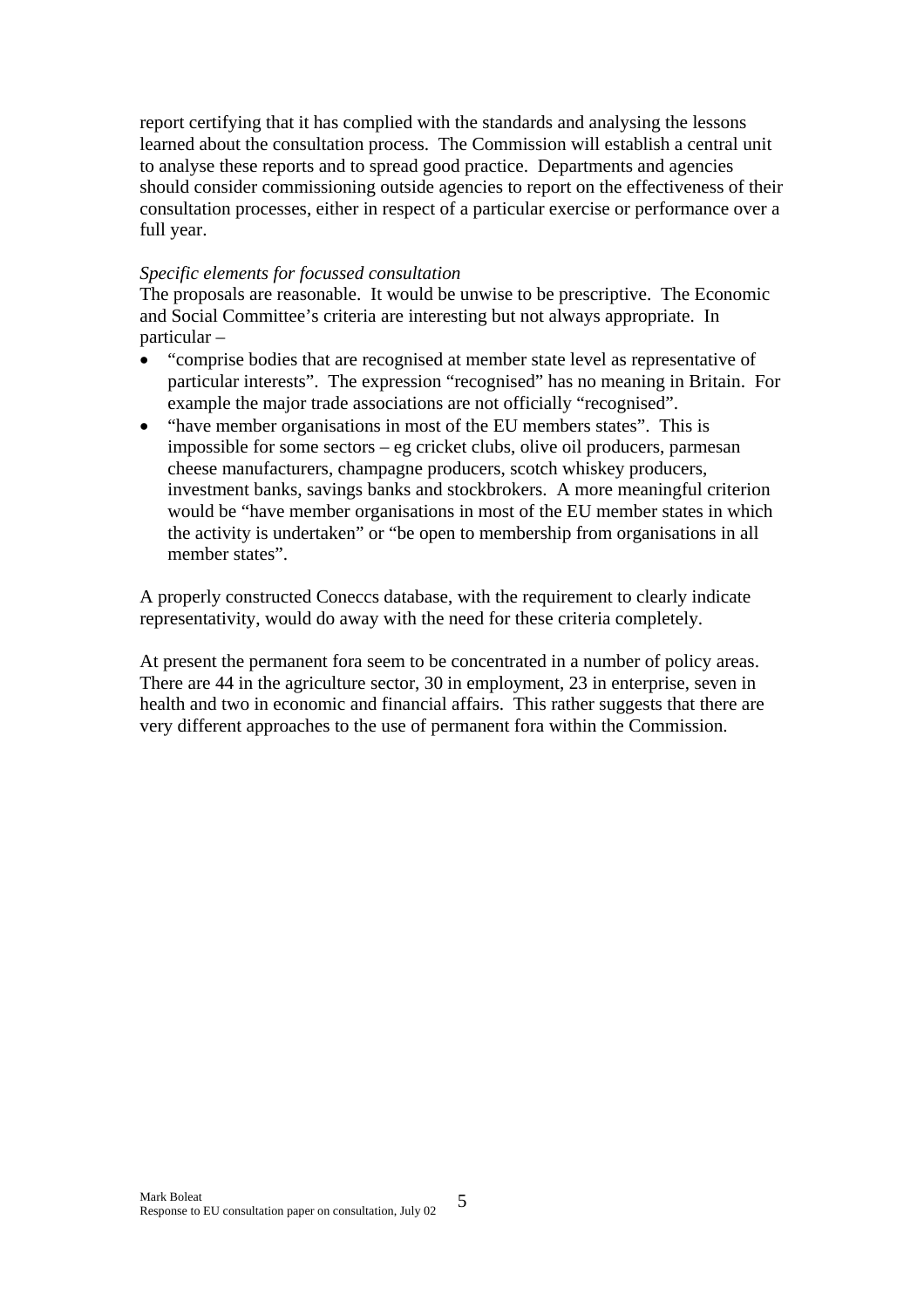# **Appendix 1**

# **Improving the Coneccs database**

# **Introduction**

The Coneccs database of business associations and other interest groups should be a tool that can be used by policy makers in the European Union and also by commentators. However, as currently organised, the database is of limited use. At comparatively modest cost it could be substantially improved. The note is concerned specifically with business associations. However, the same principles can be applied to other interest groups.

# **The purpose of the Coneccs database**

It is assumed that the Commission wish to have a database of trade associations for three separate reasons –

- To provide information for staff in the Commission to help them identify and communicate with organisations which can provide a useful input into policy making.
- To provide a source of information for commentators and opinion formers.
- To assist the Commission in its desire to improve the transparency of the decision making process. There has been some discussion as to whether the Commission should introduce standards for trade associations and some form of accreditation process. Such a concept would be difficult to implement. Trade associations can be created quickly to meet specific needs and some trade associations may legitimately have only a small number of members from a single country because those would be the only organisations affected. Rather than pursue the difficult concept of representivity, it would be preferable instead to have a rigorous standard of transparency such that those who wish to participate in the policy making process must be completely open about the nature of their organisation and their membership.

# **The requirements for the database**

The database should meet four tests –

- It should be comprehensive including a very high proportion, if not all, of the relevant organisations.
- It should be accessible through links with other websites and being well signposted by the Commission and should also be easily searchable.
- It should be up to date.
- It should be accurate and provide the necessary information to ensure transparency.

# **The present position**

The database does not score well against these tests at present. No attempt has been made to check whether it is comprehensive or up-to-date. However, it is certainly not complete, particularly in respect of membership of associations. For a number of major associations there is no indication at all of membership.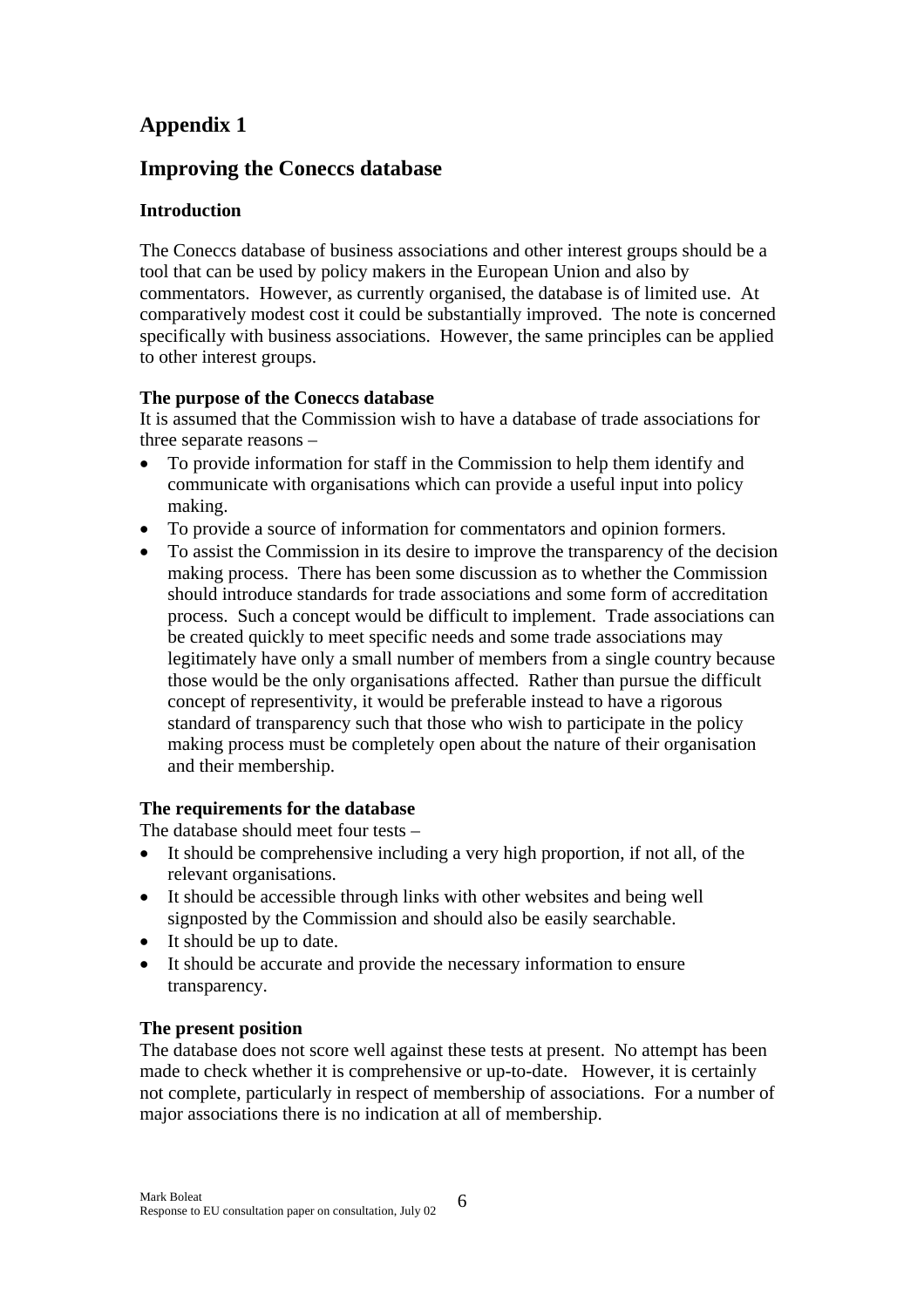The database is not accessible. Unless its exact address is known it is unlikely that anyone will find it. It is not signposted from the main Commission website and is not identified in the Governance Unit's site. It can only be found by going to the index and then to Civil Society.

The main problems are that the database is difficult to use to find associations and the entries are not always informative.

One would expect that the database would be searchable by sector or subsector. In fact, associations are categorised according to the Commission's own organisation. This means that there are 318 organisation listed under the "Enterprise" category. The names, some in English and some in French, are listed alphabetically. (The Commission's categorisation throws up some odd results. For example, 14 associations are listed in the Taxation category including the European Federation of Business Parks.) In order to find, for example, the trade association for the brewing or mechanical engineering industry then this categorisation cannot be used. Rather, it is necessary to use the "defined search of organisation", but this works only if one knows one of the words in the name of the Association. For example, putting "beer" or "brewing" in the search engine will not find the brewing trade body. One has to know that its name includes "brewers". Similarly, putting agriculture into the search engine gets just four associations, not including COPA. CEFIC, the chemicals trade body, cannot be found by using "chemicals" in the search engine but is found if "chemical" is used. The European Banking Federation will not be found by searching with the words "banks" or "bankers"; "Engineering" scores just five hits which "engineers" scores three.

The entries do not enable a judgement to be made on the membership of an association and therefore how representative it is. Ticking boxes for each country is of little help. Taking the insurance industry for example it is important to know whether the member is the Association of British Insurers (which represents the whole of the UK insurance industry) or a one-man broking firm. Some, but not all, entries do give access to a complete membership list. This point can usefully be illustrated by reference to a number of the financial trade associations –

- The European Insurance Committee (CEA) can properly claim to be a European representative body; however, its entry does not have any of the country membership boxes ticked.
- The Banking Federation of the European Union can similarly claim to be a European representative body; its entry ticks all of the country membership boxes. However, clicking its "list of members" link yields nothing.
- The European Association of Co-operative banks (EACB) has none of the membership boxes ticked but a list of members is accessible.
- The European Federation of Building Societies (EFBS) has none of the membership boxes ticked. The link through to its own website suggests that it has members in most of the European Union countries. However, in reality it has one member in Britain (about the tenth largest lender), one in France (but clicking the appropriate button comes up with "not found") similarly one in Norway which cannot be found, one in Belgium (a bausparkasse), one (a savings bank) in Spain and four in Luxembourg (three of which are bausparkassen). The organisation is in reality a front for the German bausparkassen.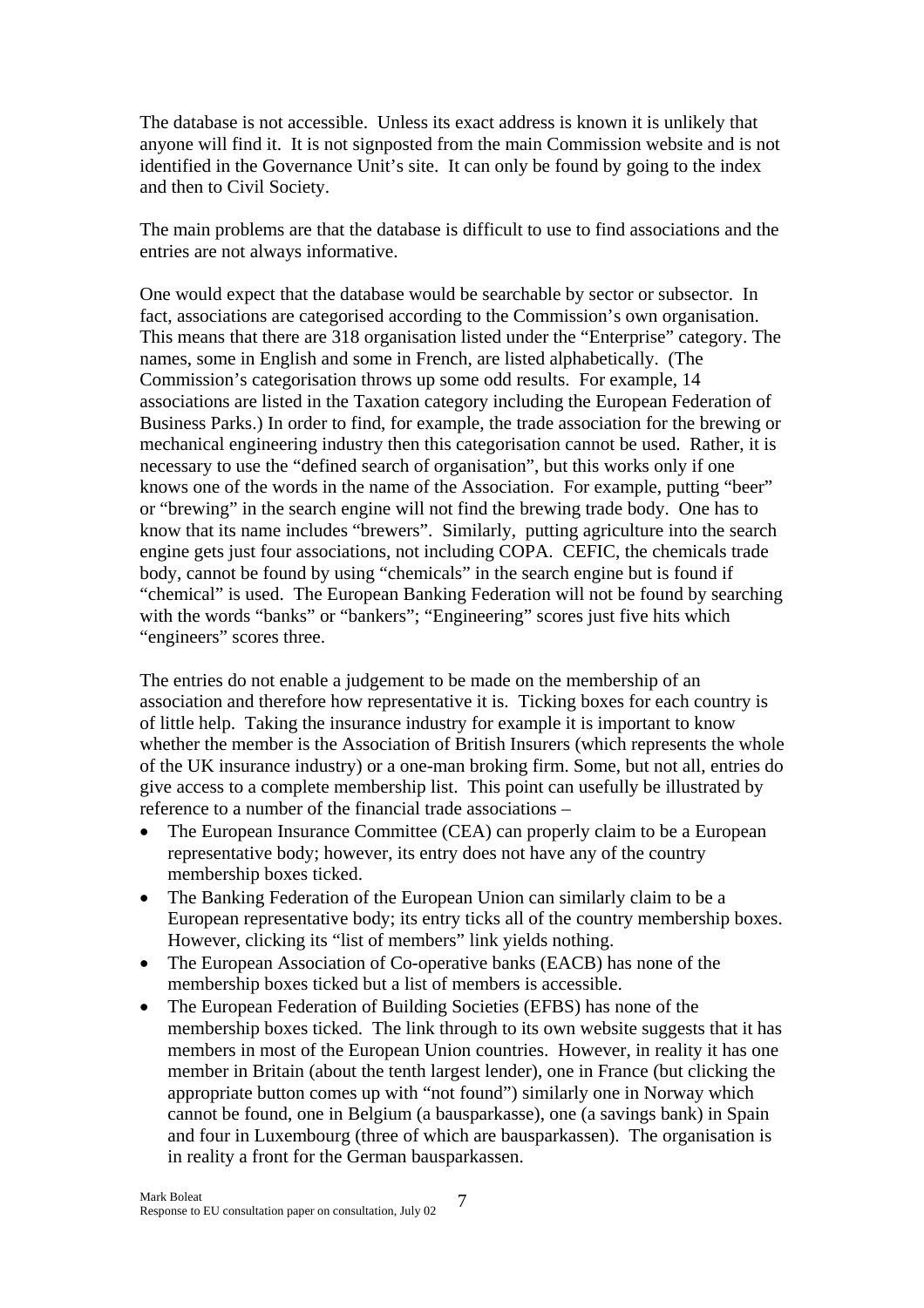The directories published by Landmarks and Euroconfidential should be used as a comparator for the Commission's database.

## **Proposal**

The Coneccs database could be substantially improved, and therefore made more useful, at comparatively modest cost through a series of initiatives.

The database must be made more accessible through links from the institutions of the European Union, national trade association organisations and other relevant websites. The database also needs to be publicised.

The database should be categorised by broad industry classifications, such as food and drink, financial services and engineering, and also by sub-sectors, such as banking, insurance and electrical engineering. The search engine should operate by sub-sector as well as name or acronym.

Most importantly, the database must be made accurate, comprehensive and up to date. One option would be to start again by introducing a new online questionnaire and then sending an e-mail to all the business associations operating at European level (using the Landmarks and Euroconfidential databases as well as Coneccs) asking them to complete it. A rough model for a new questionnaire is set out in the Annex.

A more modest approach would be to require some additional information from those already on the database, using the opportunity to ask organisations to verify their existing entries, and to target the major associations that are not currently listed. The new information that should be required is proper details of membership, ideally a full list of members with weblinks to them. This would greatly aid transparency. It is important that associations are not allowed to list countries where they have coverage simply because they have one institution buying a subscription service.

At the same time some of the present information could be dropped, for example–

- Year of establishment.
- Legal status depends more on the requirements of the country than anything else; for example there is no need for a trade association established in Britain to have any legal status other than an unincorporated association.
- The sections on frequency and methods of consultation. These are meaningless and irrelevant.
- The section on sources of finance could be reduced to a requirement to record annual subscription income and annual budget.

The information should be verified, that is someone with a reasonable degree of experience in the area should look at each entry when it is received and check anything which, at first sight, seems suspicious. An e-mail should be sent to each organisation on the database every six months asking it to confirm the data.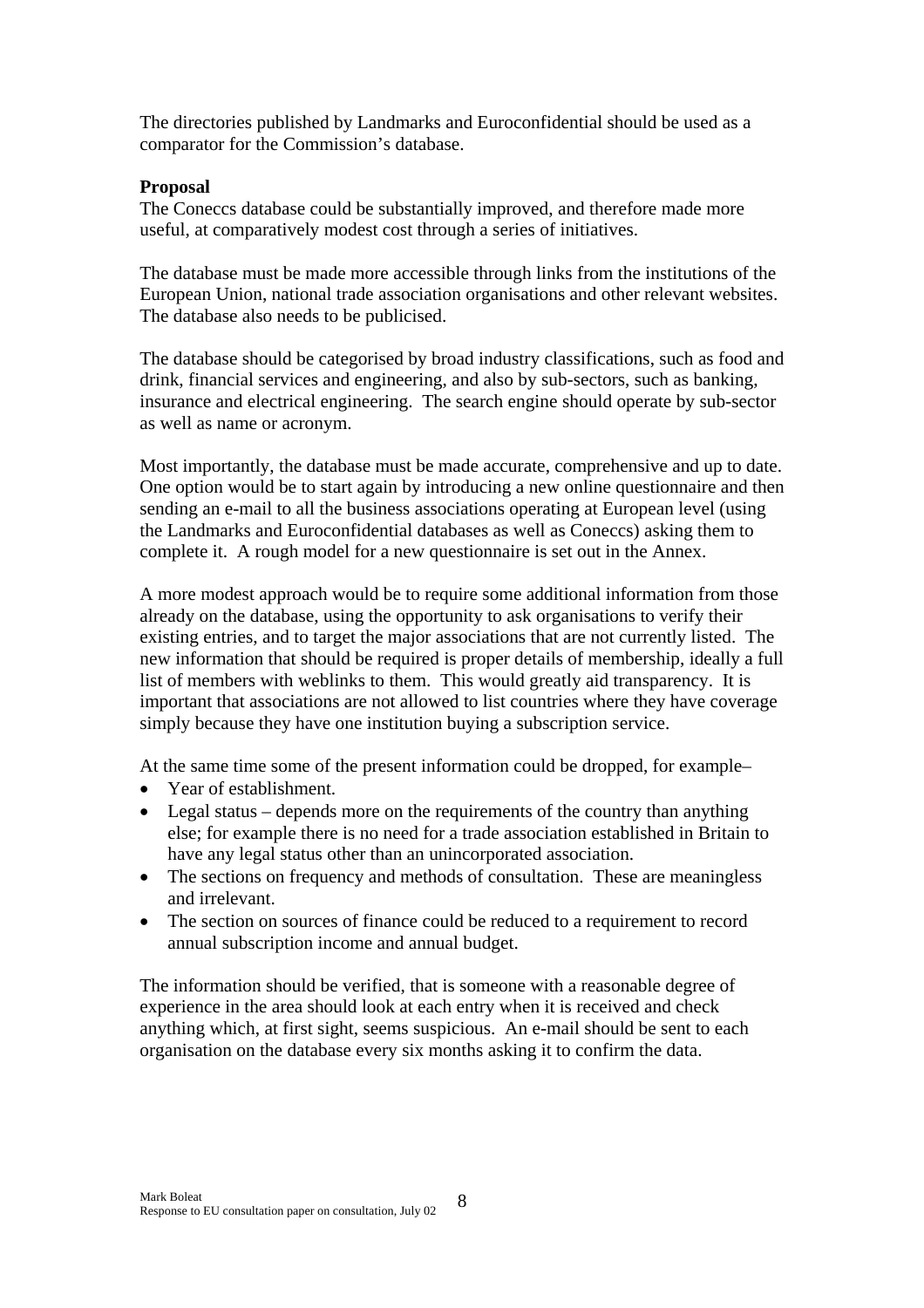## **Annex**

## **Draft questionnaire to interest groups**

**Name of person completing form Telephone number E-mail address** 

**Name of interest group Address** 

**Website E-mail Phone Fax** 

**Contact** 

Name Title E-mail Phone Fax

**Size of organisation** 

Annual budget Subscription income Number of staff (full time equivalents)

### **Interest covered**

[This should be no more than 20 words and should state precisely the sector covered in the case of trade or professional associations, or the interest covered in the case of interest groups.]

### **Members**

[Trade associations should state the number of members and the largest five or ten (depending on circumstances) by subscriptions paid and should provide a full list of members. European associations whose membership comprises national associations should list those associations together with information about the largest direct company members if there are any. Professional associations should give the total number of members in each membership category. Both trade and professional associations should give an accurate assessment of the share of the market they represent by volume of business that their members cover. Interest groups should state the number of [paid-up] members and whether they are members because they support the interest group or because they are buying a service.]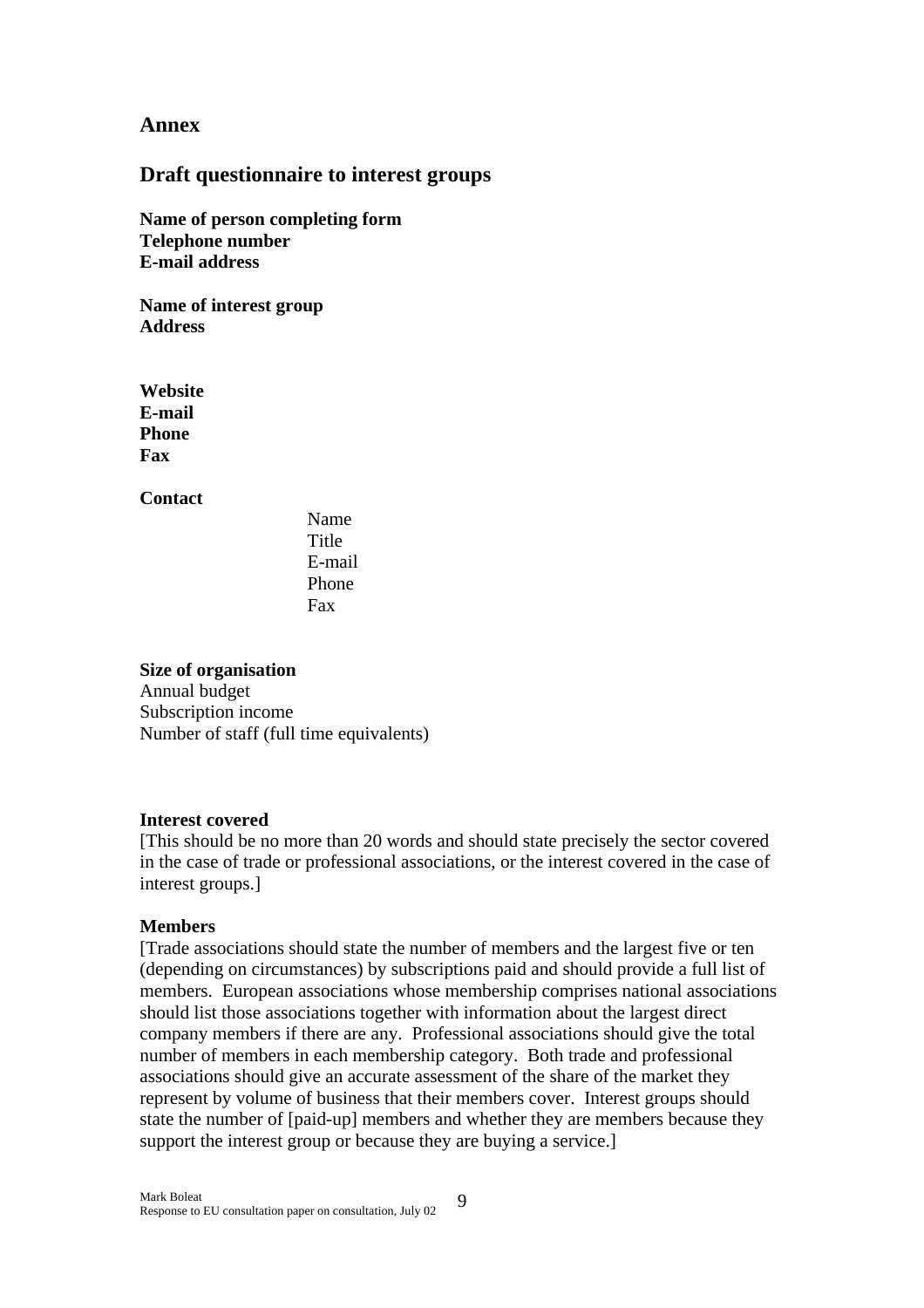### **Other representative bodies**

[State any other relevant representative bodies to which your organisation belongs. Also, indicate other representative bodies that are in the same area as yours (this is to help the mapping process and will not be included in the published directory).]

### **Areas of interest**

[For each area please put a tick in the box most appropriate to the interest your organisation has in the subject.] [A standard list of subject areas should be used.]

Subject Little or no interest Some interest Major interest